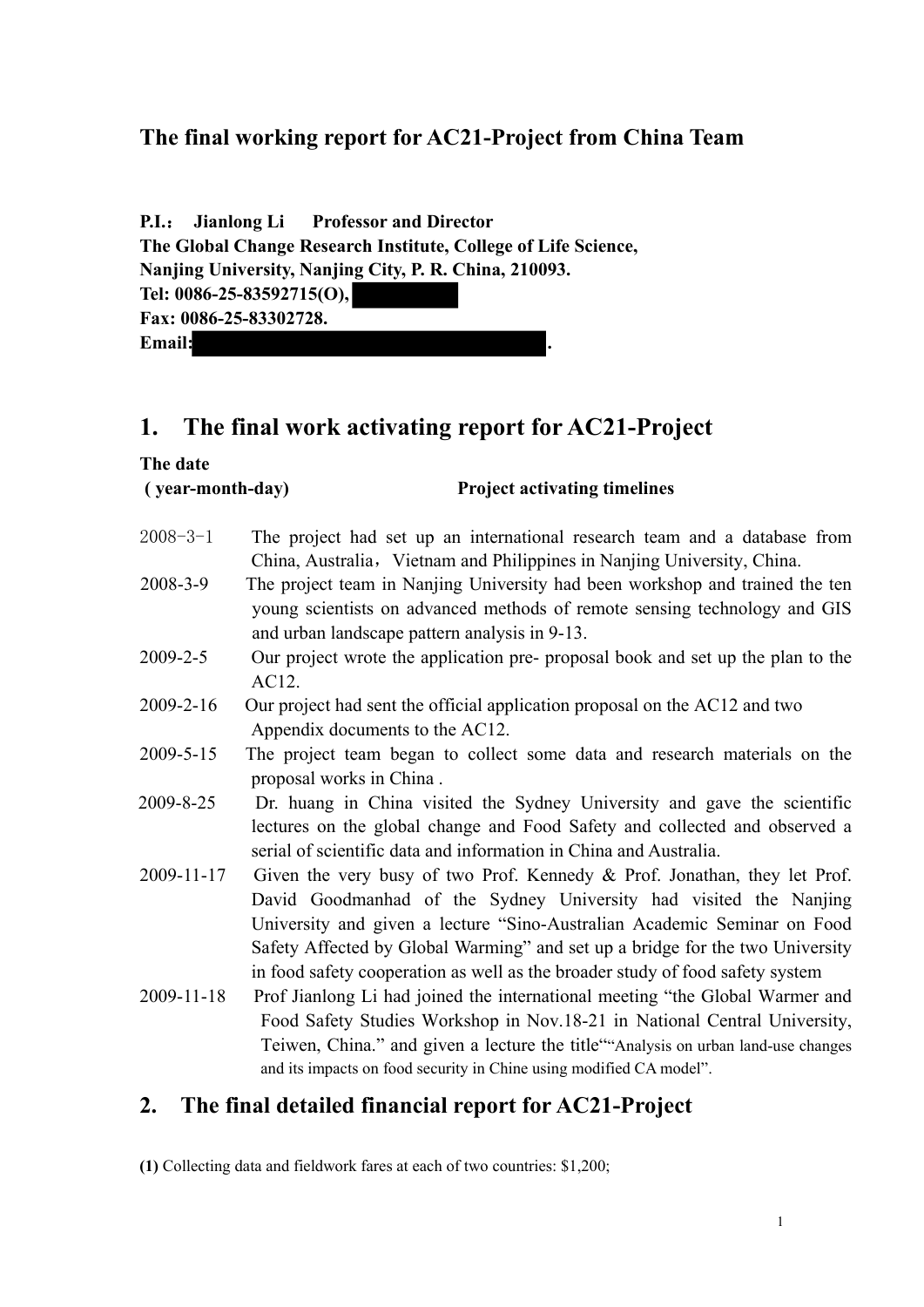**(2)** Communicating fares (2 countries  $\times$  200): \$ 400;

**(3)** Travel round expenses of Dr. Huang and Prof. Li: \$ 2,600

**(4)** Accommodation& Diem: \$600:

(5) Printing and Copy: \$300;

#### **The total of financial fund: \$5,100.**

#### **3. The final project result report for AC21-Project**

With the development of the society and improvement of technology, people's food consumption is turning to quality and safety with its quantity improving. Meanwhile, food safety has already gone beyond the national boundaries and becomes a global problem with the acceleration of globalization. Recent trends in global food production, processing, distribution and preparation are creating an increasing demand for food safety research. Improving the food quality safety level is also one of the important things that our country is urged to resolve, Food safety is now a top concern of government at all levels and the society. Now, Australia, U.S. , Japan and other developed countries are representative of advanced food safety level. They have effective and harmonious supervision system, comprehensive and easily operational system of laws、regulations and standards; They possess the most advanced and complete testing technical system, implement the processing and animal disease control 、 pesticide-residue and Veterinary drugs control 、 the circumstance and contamination control、pathogenic microbial control、the third country food market access management and control, emphasize the whole course supervision from the farm to the fork, reinforce the food producer and merchandiser's own responsibility of ensuring food safety; the enterprises implement the HACCP certification, strength the self-control such as voluntary product recall; their governments reduce the excessively detailed legal restriction, stress on the consistent and harmonious of food policy. It is clear that China should enhance the food safety level by using the references of foreign experience and advanced operation.

In order to reach these aims of Sino-Australian Food Safety Academic Seminar, our team had made some works as bellows in 4-12, 2009:

- (1) collected and observed a serial of scientific data and information in China and Australia;
- (2) built scientific capacity through setting a international disciplinary team, a database and educating scientists;
- (3) visited China and Australia each other and had given some Academic Seminar in two university teachers;
- (4) provided an integrated technical report of the different actuality, policy and education on food safety between China and Australia in the future.
- (5) written one paper and sent an international APN proposal book for the future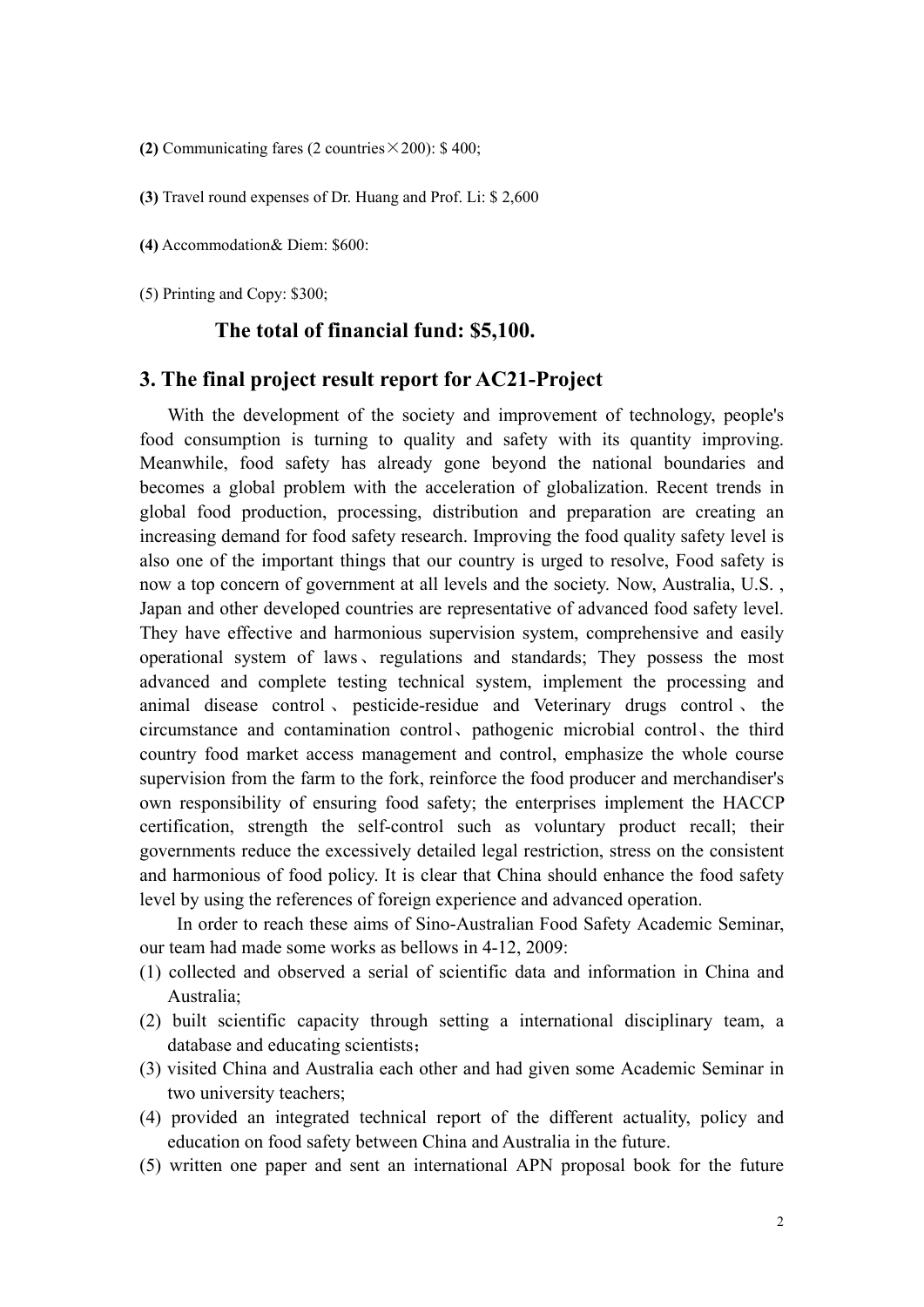researches;

(6) set up a bridge for the two countries in food safety cooperation as well as the broader study of food safety system.

Therefore, our team had mostly finished work tasks for AC21 project and reached the final aims of our project. At last, we are pleased to thanks for the **AC21 Special Project Fund and Secretariat very much.** 

**4. Sending two papers to the AC21 secretarial :**

**4.1. The Temporal and Spatial Variation of the Microclimate and the Heat Island Effect in Urban Landscape Biotope under Global Air Warming**

Jian-Long LI 1[∗∗](#page-2-0) , Liang-Mei HUANG 1,2

(1.School of life science, Nanjing University, Nanjing, 210093, China;

2. Guangxi Forestry Research Institute, Nanning, 530001, China )

(\*\* Correspondence author: Jianlong Li, School of Life Science, Nanjing University, Nanjing, Jiangsu, China, 210093, Tel.: +86-25-83592715, Fax: +86-

25-83302728,E-mailaddress: )

<span id="page-2-0"></span>-

### **Abstract**

For the time being, one of the most important research fields on the urban climate and urban ecology and environment focuses on the effect of urban heat island (UHI). In order to integrate urban microclimatic pattern, heat island intensity, impact of land cover and vegetation cooling on UHI in a more comprehensive way, as well as to study the scales impact of observations, and to detect and quantify the air temperature distribution of Nanjing and its impact factor, and to develop vegetation cooling models, in this paper, comprehensive plan and observation on the microclimate of biotope in Nanjing, has been conducted deliberatedly. We, using these observation data and taking advantage of the pertinent information derived from the remote sensing images by GIS technology, focus on the analysis of distribution of microclimate in biotope and urban heat island effect in Nanjing as well as the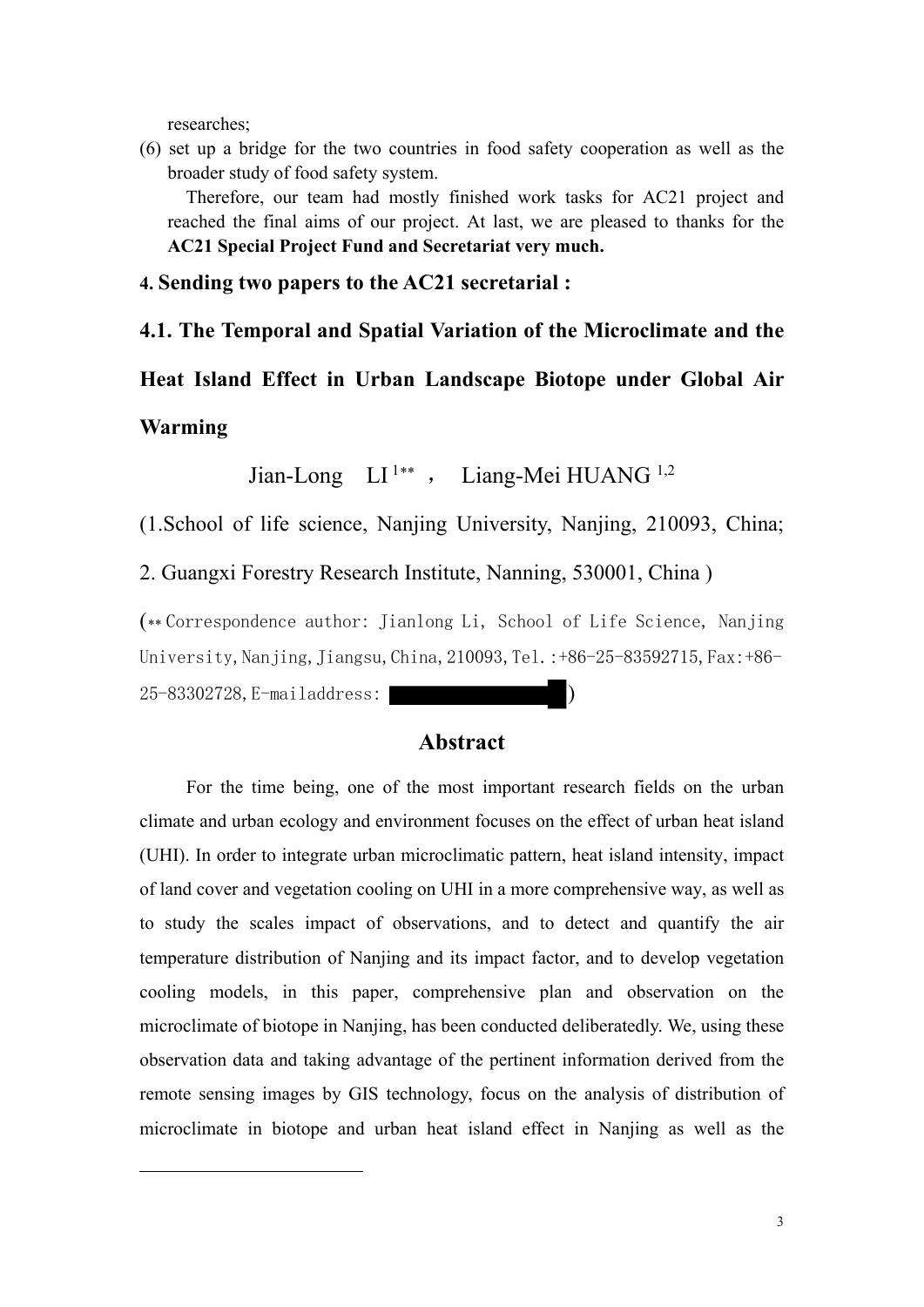vegetation corridors' cooling effect at different scales. The major results are as follows.

(1). During from July to September, 2005, the microclimate of four types of land cover, namely urban bare concrete cover, urban woods or the shade of trees, urban water areas and urban lawn had significant differences among different observational spots. In general, the air temperature of these land covers complied with the order during daytime: urban bare terra > urban lawn > urban water areas > urban woods or the shade of trees, with reversed order during night when the temperatures of the lawn became the lowest. Compared with the bare terra or cement cover, the other three types showed the effect of dropping air temperature ranging between about  $0.2 \sim 2.9$  °C. There were some instantaneously dynamic characteristics in detailed temporal series among these four covers in different observational sites. Therefore, a marked heterogeneity in a smaller ground cover scale could be detected from the microclimatic spatial pattern. The UHI effect could be detected obviously by the air temperature difference between urban and surrounding areas. The average UHI intensity during the monitoring period was between  $0.5 \sim 3.5$  °C; however, there was also significant day-to-day variability. A strong UHI effect usually occurred around midnight; while about 2-3 h after sunrise, the UHI began to decrease till midday time; and during  $13:00 \sim 15:00$ , the UHI had a sudden increase then decreased again; however after sunset, a peak UHT was frequently observed during  $18:00~21:00$ . Clearly, our results manifested that the nocturnal horizontal temperature gradient was somewhat different from that reported in other large cities. By means of the normalization standard deviation (NSD), this paper provides a concise and comprehensive understanding of the temporal and spatial microclimatic dynamic of these four kinds of urban cover in four observational sites, and revealed the cause and effect of the urban heat island. Finally, the environmental quality of the four urban observational sites was assessed with the meteorological comfortable index.

(2). Along the east direction, in the morning, the air temperature measured at the shade of the *Platanus oritentalis* trees decreased with temperature range of 1.8  $\sim$ 2.5 ℃, especially when it crossed into the Purple Mountain area, thus cool cliff appeared. At 14:00, the temperature decay trend still took place, and the temperature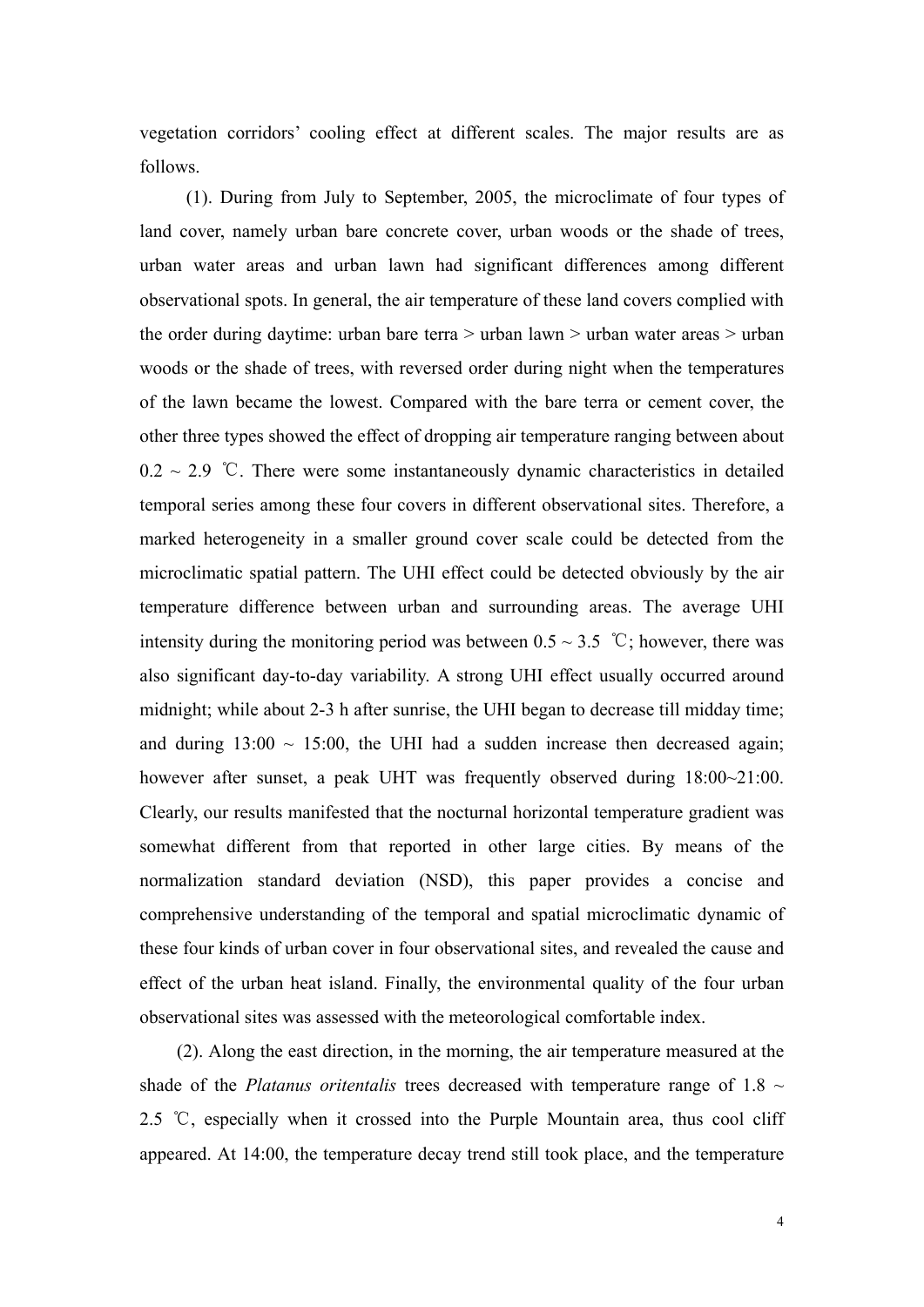range occurred in the intersection was about 2.2 ℃ occurred in the shade of trees. In the evening, the temperature range in the intersections was 1.5 °C ~ 3.2 °C. Radiating from city center along the other three directions, this decay trend of air temperature seemed to be insignificant, and the temperature ranges were also smaller than those along the eastern direction. The largest temperature range of 2.6 ℃ measured at the crossing roads was found in the southbound sites, and it was 0.9 ℃ in the westbound sites and 1.7  $\degree$ C in the northbound sites; they were all derived from the nighttime. Regarding the east direction, the distance coefficients  $\mu$  showed that the cooling effect was the largest ( $0.29$  °C/km) at 19:00, then at 14:00 h ( $0.167$  °C/ km ) and 08:00 h (0.161 °C/km ). For the other directions, the similar case occurred, but the cooling effect was lower. The coefficients  $\bar{b}$  of the four directions indicated that the east direction had the largest cooling effect or the trend of decreasing air temperatures, then the south direction and the north direction, while the west direction did not show the cooling effect. During daytime, several isolated hot areas were observed next to cooler ones, indicating a negative UHI. The air temperature distributions of the vegetation corridors at mesoscale in the evening were similar to those at micro-scale at noon. The influence of the Purple Mountain was very obvious with the maximum cooling effect up to 3.0 ℃/100 m at microscale and 0.29 ℃/km at mesoscale. This research indicated that the pattern of the UHI in Nanjing is a function of the climatic conditions, the effect of the Purple Mountain, the local topography and the urban characteristics such as land uses, vegetation, building density, traffic loads, construction materials and anthropogenic heat sources, which should be taken into account for urban planning and ecologically comfortable residence. The results have further relevance for environmental implications in global warming, especially in a city of chimney place along the Yangtze River.

 (3). By synchronous observation on the air temperature and wind speed of the ground and the fifth, twelfth as well as twenty fourth roof of the apartment block in Nanjing University which locate in the city center surrounded by lots of high buildings, the diurnal changes of microclimate in urban buildings was studied. The air temperature would decrease with the height increase of the buildings when it was observed in sunny day with wind, while in sunny day without wind, the air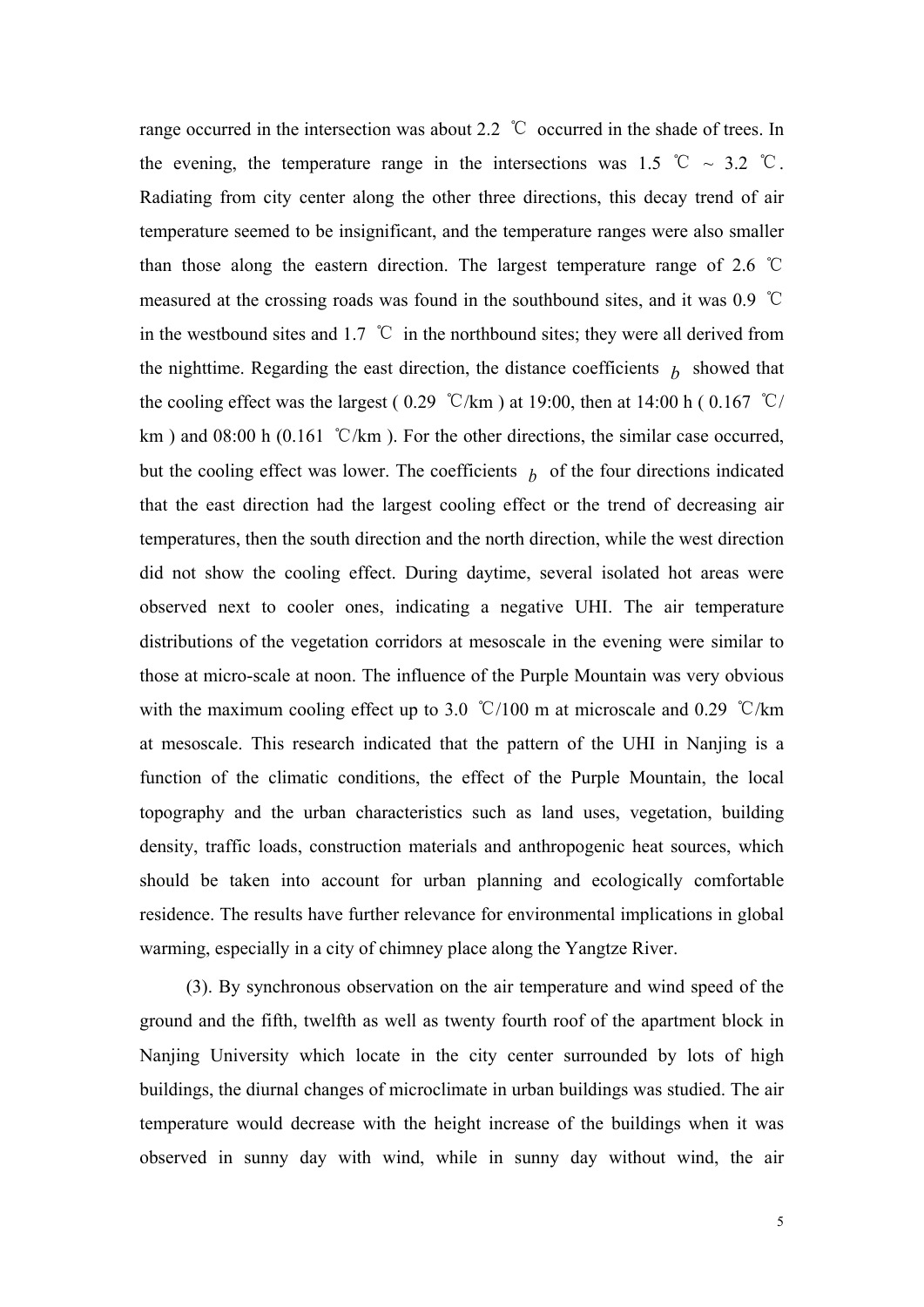temperature would decrease before the sunset, and the air temperature would increase after sunset. These two typical dynamic changes would be disturbed and even be disappeared when it was under other weather conditions such as raining, cloudy days. The wind speed would increase with the height of the buildings when it was observed in sunny day, but the wind speed in the ground was various because of the varied disturbing conditions such as running vehicles. The air temperature at the height of 0.5 m is usually  $>$  the air temperature at the height of 1.5 m, but this situation would reverse when the day is cloudy during hot weather. The air temperature indoor is stable, but the air temperature outdoor, disturbed by instant weather conditions, is various.

(4). The results derived form three Landsat/TM images of Nanjing in 1988, 2000 and 2002 showed the quantity of urban green space in Nanjing increased by 9.6%, with the number of patches decreasing, average area increasing, landscape shape being simplified, landscape aggregating and fragmentation being declined between 1988 and 2000. However, the results were different between forest type and agricultural type: the area of agriculture type increased by 12.6%, and expanded increasingly outside the city zone and showed a low fragmentation; the area of forest type decreased by 3.6%, while the patches with little area reduced greatly, landscape shape became more simple, the large forest patches were distributed more isolated, and the fragmentation also reduced. However, between 2000 and 2002, the area of forest type reduced by 0.63%, and the large area patches disappeared. The most important reason for the changes was the intense process of urbanization; also the policies and the aim of city development, and the natural conditions.

**Key words: Urban heat island effect; Cause and mechanism of heat island; Global air warming; Observation on climate of the biotope in city; Comfortable index; Analysis on the urban landscape and biotope.**

# **4. 2. Quantificational analysis on cultivated land safety in Zhangjiagang city based on BP-MC network**

Qian Yurong<sup>1,2</sup>, Li Jianlong<sup>1\*</sup>, Wang Weiyuan<sup>3</sup>, Yang Feng<sup>1</sup>, Yang Qi<sup>1</sup>, Zhang Jie<sup>1</sup>

(1. *School of Life Science*, *Nanjing University*, *Nanjing* 210093, *China*;

2. *Software College*, *Xinjiang university*, *Urumqi*, *Xinjiang* 830000, *China*;